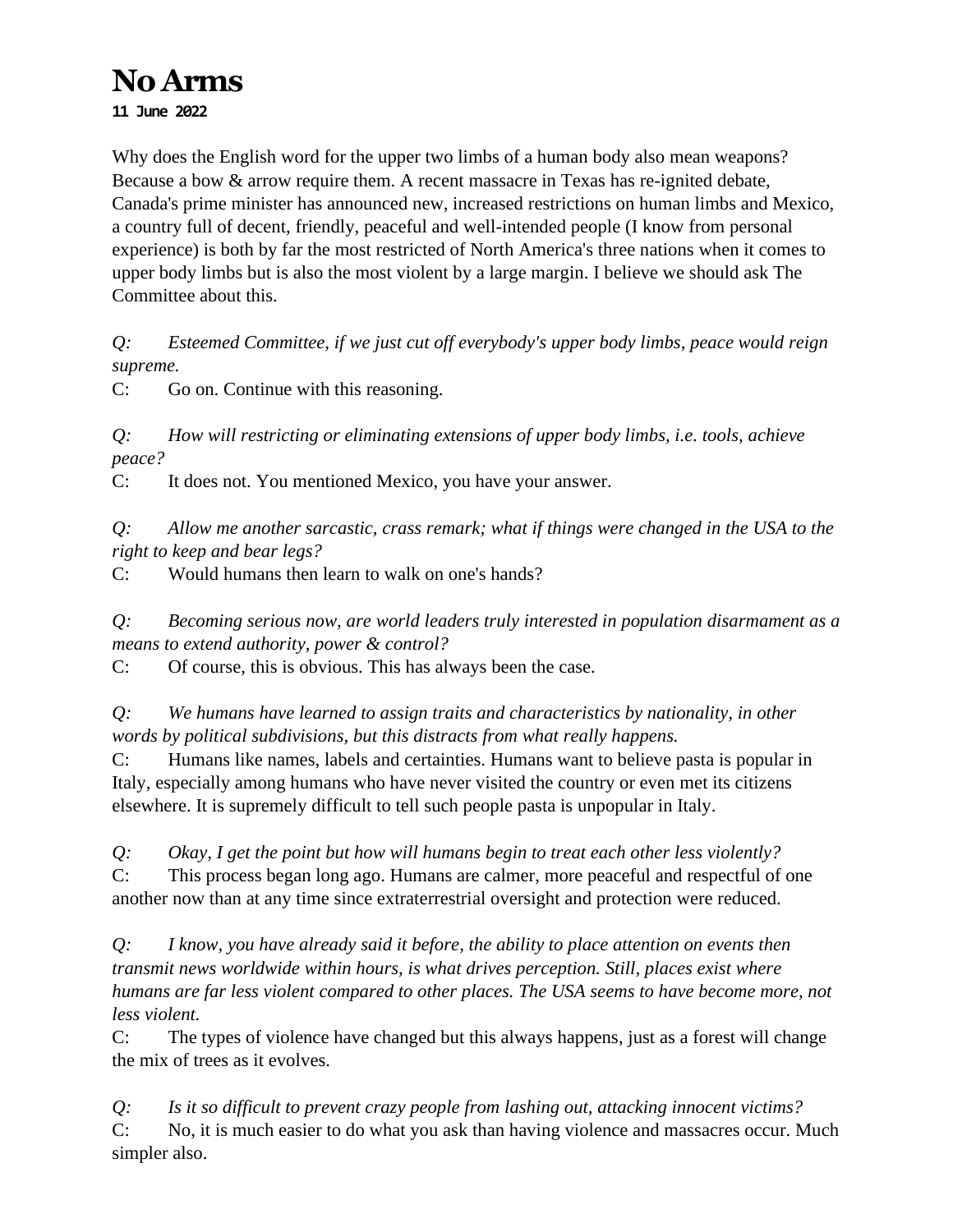*Q: Why do humans not choose the easier, much calmer way of life?*

C: Denial of the true nature of human beings. If the essence of a human is described to the general public, the person offering the information will be considered crazy by at least half the listeners.

*Q: Please outline our true and simple nature, and how it will create a calmer society.* C: Treat each other the way you have, do and will care for infants. The differences of treatment will be significant as infants age. We do not suggest attempting to feed a teenage boy by bottle & nipple, cradled in an adult's arms. Both the food and such method of delivery will cause problems.

### *Q: You mean pay attention.*

C: Yes, of course. The attention will change in amount, frequency and type but it should continue throughout life. Misbehavior from one human to another, as individuals, in groups small and large, socially or even criminally, occurs because the actors become disconnected. They receive neither bottle at feeding time nor the attention a bottle feeding brings.

Nearly all social ills can be reduced or avoided if humans feel connected to their group, tribe, club, family, townsfolk, class, job, team or platoon. The nature of the grouping, be it education, sport, business or socialization, is of far less and often insignificant importance to the mindset of the group's membership. The connections and cohesion the group creates, reflect the true nature of the human soul, and thus extract from a human behavior which more closely matches the natural and normal way souls interact.

## *Q: So we should accept all members of groups, unconditionally.*

C: Yes, however this does not mean everything a member does is good. To the contrary, it is more than possible to disrupt a group however expulsion is almost never a good solution. It is an easy one, just as tossing trash seems easy at the time a litterbug succumbs to the urge, but the ease of the moment soon reveals itself a false prophet. Taking the easy route is nearly always the hardest, once human time is properly seasoned into the recipe.

## *Q: But nobody can see the future.*

C: Of course you can. Such statement is intellectual sloth, vulgar laziness of mind. Past patterns and results from them, abound across mankind. The future can be controlled by choosing patterns different from established practice known to lead to outcomes undesired.

## *Q: So politicians attempting to disarm the citizenry is what?*

C: A cruel hoax. What law, of whatever nature, will cure a violent maniac and return him to being a stable, steady human? No law created the tendency, none will fix it. Most lawbreakers at whom the rule is aimed, won't follow it. Laws restrict humans who already obey them.

## *Q: Please give us your formula for tranquility.*

C: More of what has been used by mankind for several thousand years now. Have children intentionally, give them your time and attention. Treat the father or mother of your children with respect. Talk to the children, both of you, from well before they can speak themselves. Hold their hands as you walk with them.

If your children are creating a family, treat it with the respect it deserves. It is not an extension of your family.